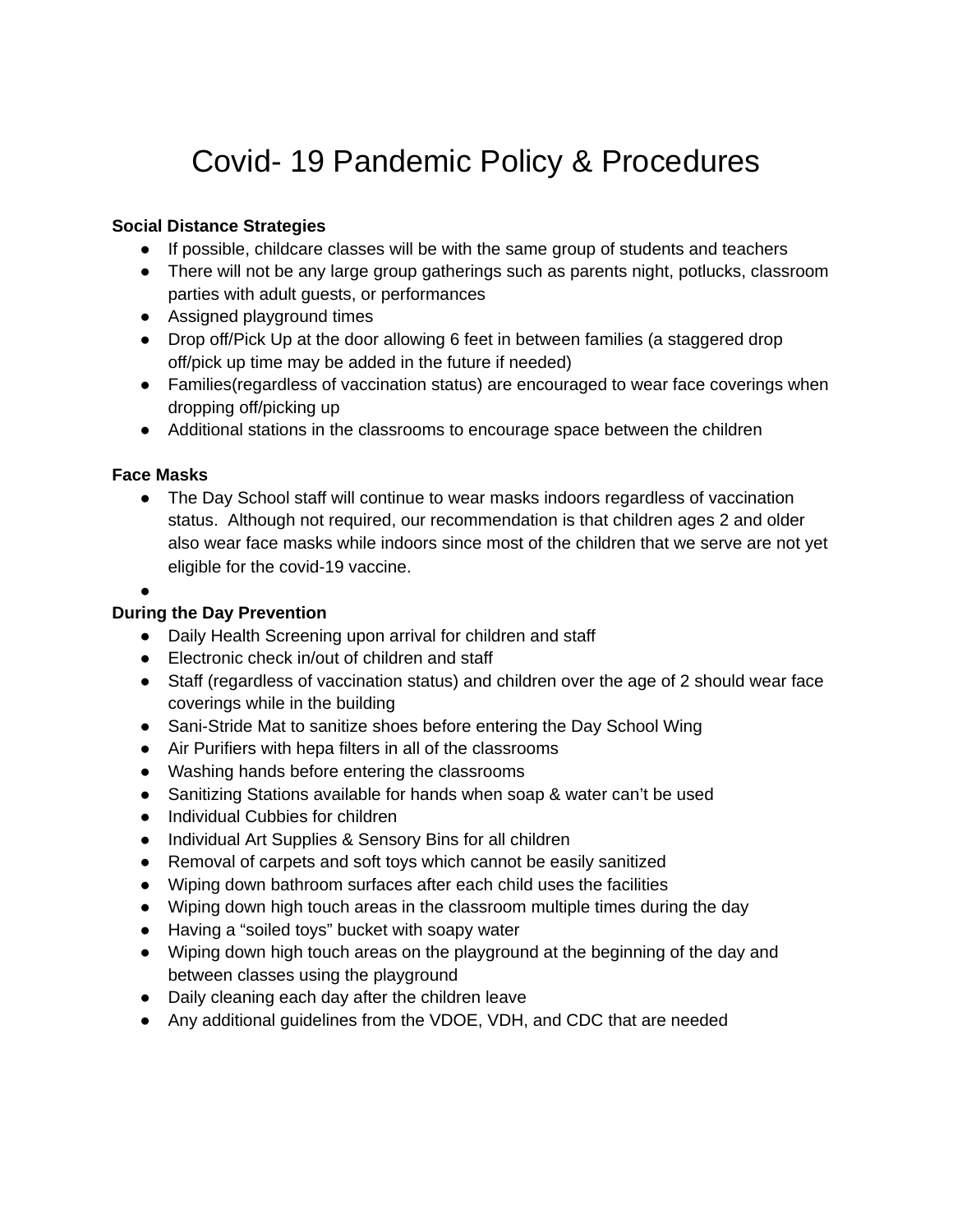# **Hand Washing**

All children, staff, and volunteers should engage in hand washing at the following times

- Arrival to facility
- Before and after food handling
- After diapering
- After using the bathroom
- After helping a child use the bathroom
- After coming in contact with bodily fluids
- After playing outdoors
- After handling garbage
- After coughing, sneezing, or blowing one's nose
- After touching or cleaning surfaces that may be contaminated
- After using shared equipment such as a copier, phone, scissors, toys, pens.
- All staff and children must adhere to regular hand washing with soap and water for at least 20 seconds
	- Turn water on and wet hands, remove from water
	- Add soap to hands and create friction to make bubbles
	- Scrub for 20 seconds
	- Rinse hands under running water
	- Dry hands with single use paper towels

# **Alcohol Based Sanitizers**

Use of an alcohol based hand sanitizer should only be practiced when a water method is not available. If a child needs to use an alcohol based sanitizer, an adult/staff member must be physically present to observe and guide the child in proper use.

# **Health Screening of CHILDREN/STAFF**

All children and staff are required to be screened for any observable illness, including cough or respiratory distress, and to confirm temperature below 100.4 degrees.

# **CHILD**

- A touchless thermometer will be used to check the temperature of each child when they arrive
- The parent will answer the arrival Covid-19 questionnaire
- Staff member will wear a face mask when performing the health screening
- Staff member will wear an apron when performing the health screening and throughout the day

# **STAFF**

- A staff member will arrive 5-10 minutes before their scheduled shift
- Staff will take their temperature, and answer the daily screening questions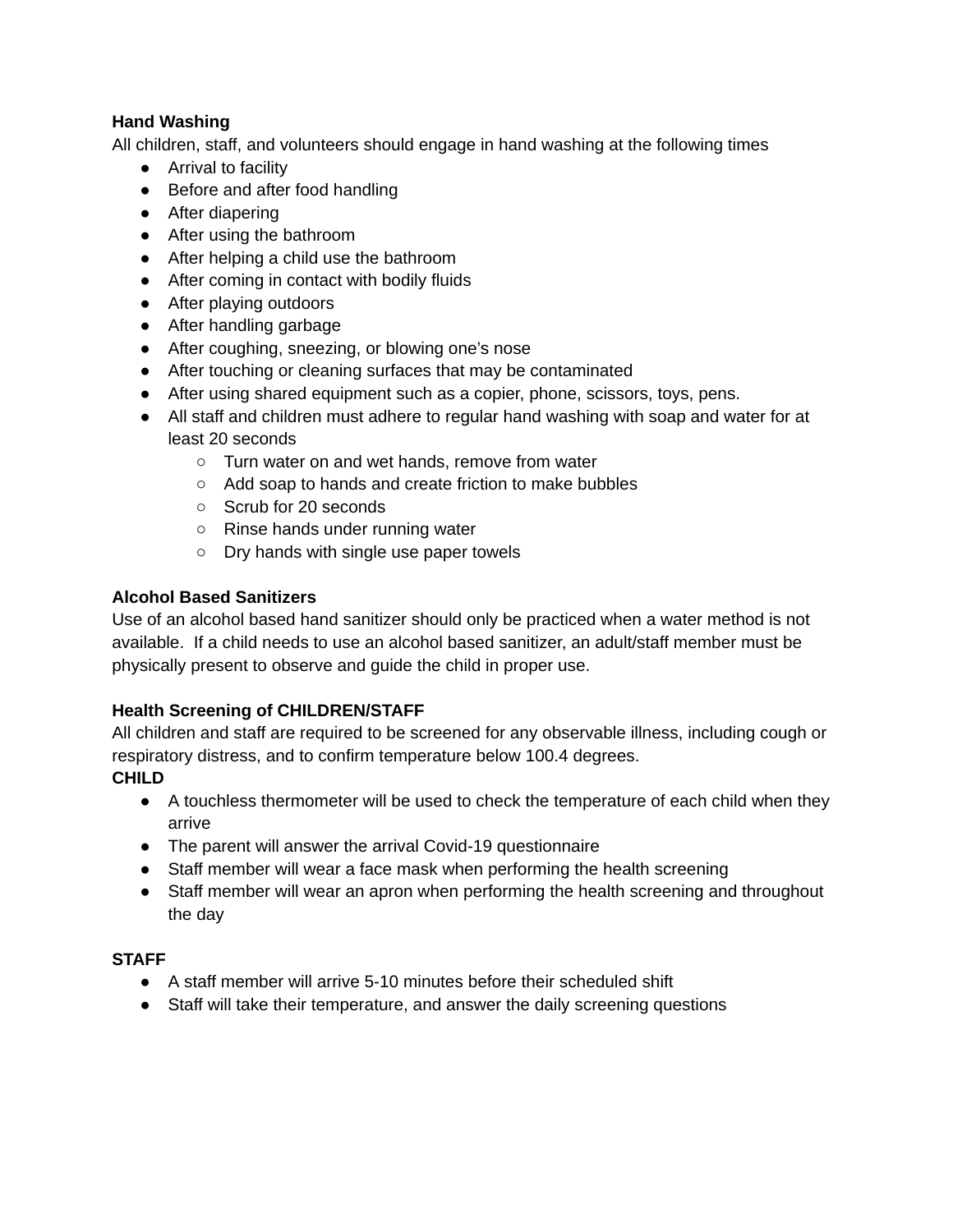# **Guidelines for Onset of Illness at St. Thomas'**

**CHILD**

- If a child becomes sick while at school, a teacher will contact the parents or person on emergency contact form if parents cannot be reached
- The child will be moved to our designated sick area and kept comfortable until the person who is picking up arrives

# **STAFF MEMBER**

● If a staff member appears to have symptoms (i.e., fever, excessive cough, or shortness of breath) upon arrival to work or becomes sick during the day, they will be sent home.

#### **Guidelines for Onset of Illness While at Home**

**CHILD**

- If a child becomes sick at home with any symptoms, cough, fever, muscle aches, generally not feeling well, we ask that you notify the school and keep your child at home.
- Families should follow the current illness policy for St. Thomas' Day School which includes the amount of time a child shall remain out of school.
- If the child's symptoms are consistent with Covid-19, please contact your child's pediatrician and ask for guidance. Please share the information that you received from the pediatrician with St. Thomas' Day School so that we will know how to proceed with our next steps of notifying the proper and required people, and/or authorities.

# **STAFF MEMBER**

- Staff will stay home and only leave home to get medical care, and will not visit public areas
- Staff will stay away from others as much as possible, and will not return to work until they have been symptom free following the illness policy at St. Thomas' Day School.
- If a staff member develops emergency warning signs of Covid-19 or symptoms are consistent with covid, they should get medical attention immediately. Emergency warning signs include:
	- Trouble Breathing
	- Persistent pain or pressure in the chest
	- New confusion or inability to arouse
	- Bluish lips or face

# **Covid Exposure Reporting**

With schools reopening and more people returning to in-person work, we are asking Day School families to report to us any possible or confirmed Covid-19 exposures that have occurred in your family by answering the questions below. Please report any exposures to us via email or using the Procare App**.**

● Has any unvaccinated person in your family been exposed to anyone thought to have Covid-19 or tested positive for Covid-19?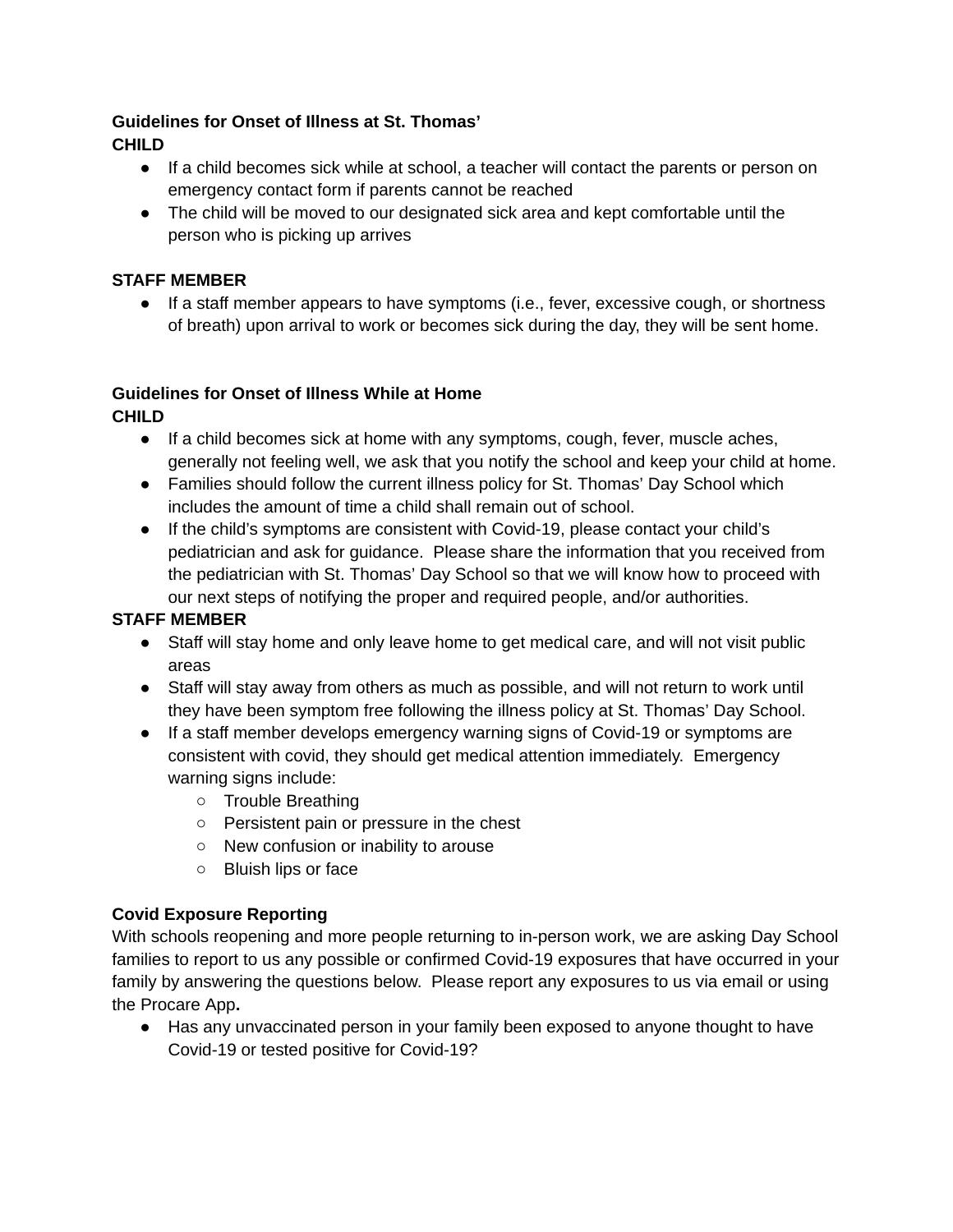- Is any fully vaccinated (including booster) person in your family showing signs of Covid-19 after exposure to anyone thought to have Covid-19 or tested positive for Covid-19?
- Is anyone in your family currently quarantining or isolating at home due to a possible or confirmed Covid-19 exposure?
- Has any person in your family tested positive for Covid-19?

If you answer **yes** to **any** of these questions, your child will not be able to attend school.

# **For staff/children who have symptoms and have tested positive for COVID-19**

- You can end isolation (leave your home) after Day 5 if these things have happened:
	- At least 5 full days have passed since symptoms first appeared, and
	- You are fever-free for 24 hours without fever-reducing medication, and
	- Your other symptoms have improved (Note that loss of taste and smell might persist for weeks or months and this should not delay the end of isolation), and
	- You can consistently wear a well fitting mask when around others. If you are not able to consistently wear a well fitting mask, you should stay home for 10 days.

# **For Staff/Children who tested positive for Covid-19 and never had any symptoms must stay home until the following criteria are met:**

- If you did not have COVID-19 symptoms, you can end isolation (leave your home) after Day 5 if this has happened:
- At least 5 full days have passed since you were tested
- You continue to have no symptoms since the test, and you can consistently wear a well fitting mask when around others. If you are not able to consistently wear a well fitting mask, you should stay home for 10 days.

# **Who is required to Quarantine after having a close contact with someone who has Covid-19**

- People who are ages 18 or older and completed the primary series of recommended vaccines, but have **not** received a recommended booster shot when eligible.
- People who received the single-dose Johnson & Johnson vaccine (completing the primary series) over 2 months ago and have **not** received a recommended booster shot.
- People who are not vaccinated or have not completed a primary vaccine series.

Quarantine (stay home) and separate yourself from other people and pets as much as possible for at least 5 days. You should get tested on or soon after Day 5, if possible. If your test is positive, follow the isolation guidance from the VDH. You can end quarantine (leave your home) after Day 5 if you have no symptoms and can wear a mask when around others for Days 6–10. If you cannot wear a mask around others, quarantine at home until Day 10.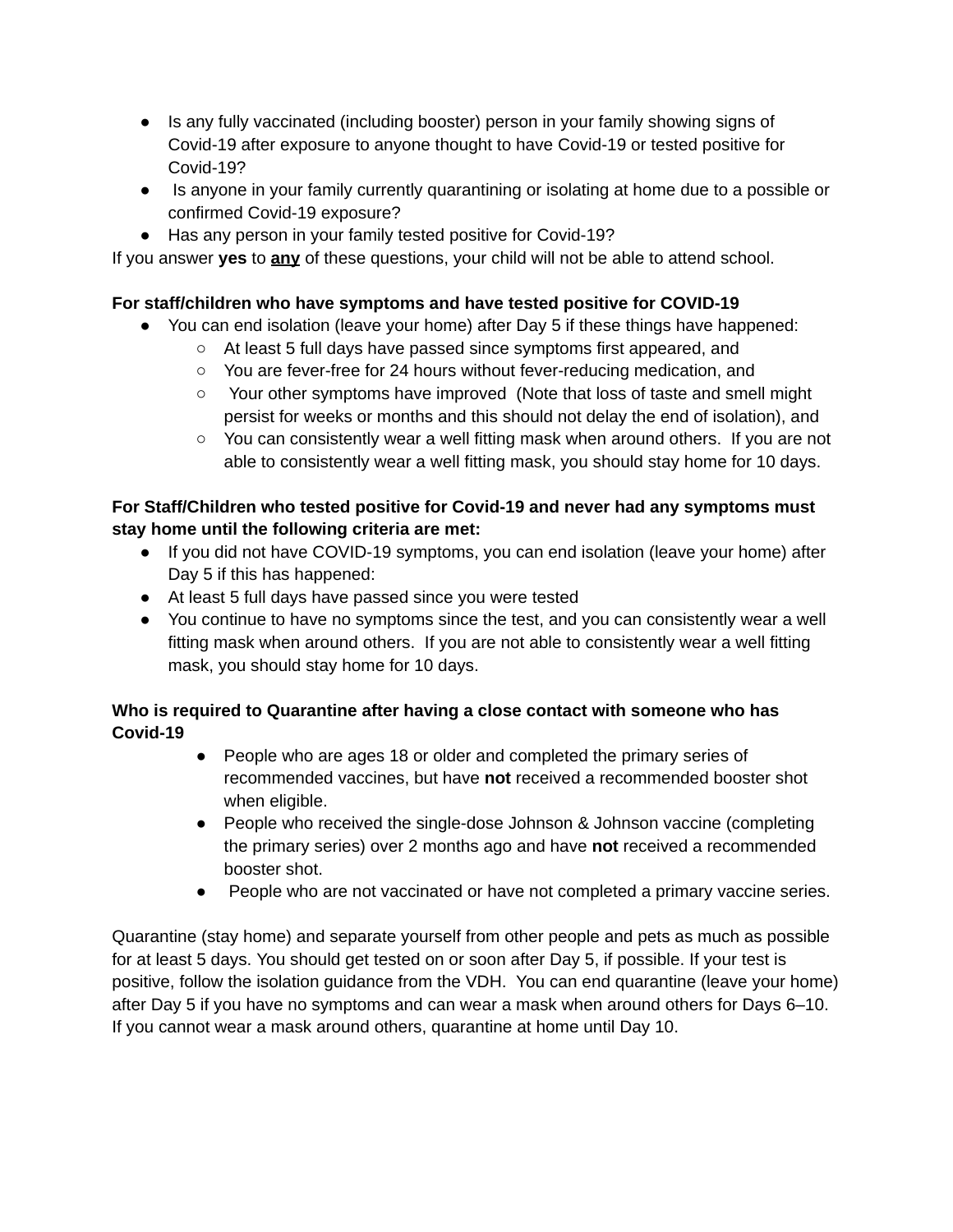# **For Anyone Who Has A Family Member Quarantining or Isolating At Home Due To A Possible Or Confirmed Covid-19 Exposure**

Children are not able to attend school if they have a family member currently quarantining or isolating at home due to a possible or confirmed Covid-19 exposure.

# **Who is not required to stay home (quarantine) after having close contact with someone with COVID-19**

- People who are ages 18 or older and have received all recommended vaccine doses, including boosters and additional primary shots for some people with weakened immune systems. (should get tested on or soon after day 5 of last day of close contact)
- People who are ages 5-17 years and completed the primary series of COVID-19 vaccines. (should get tested on or soon after day 5 of the last day of close contact)
- People who had COVID-19 within the last 90 days (you tested positive using a viral test).

# **If ST. THOMAS' DAY SCHOOL has a case of Covid-19 and staff or children have been exposed**

- St. Thomas' Day School will notify families and staff of the exposure while maintaining confidentiality consistent with the Americans with Disabilities Act (ADA).
- St. Thomas' Day School will report the confirmed case to DOLI (if 3 or more staff members test positive in a 14 day period) and the local health department (804-205-3501 or 804-205-3500) using the VDH online portal and follow their specific guidelines.
- St. Thomas' Day School will notify Kandra Brown (804-929-3771) from the VDOE.
- Determine the date of symptom onset for the child/staff member
- Determine if the staff/child member work/attended at the program while symptomatic or during the 2 days before symptoms began
- Determine who had close contact with the staff/child member at the program during those days
- Have the children and staff members who are determined to have had close contact with the affected child/staff member quarantine for 5 days after exposure until testing can be done. If a person has completed all recommended vaccinations as well as the booster, then they do not need to quarantine and only need to test at day 5. (The Day of exposure is day 0) If a person has had Covid-19 in the last 90 days, then they do not need to quarantine or test.
- Wait as long as practical before beginning cleaning and disinfecting to minimize potential exposure to respiratory droplets.
	- Open outside windows to increase air circulation in the area
	- Clean and disinfect all areas used by the sick person such as offices, classrooms, bathrooms, common areas, keyboards, and remote controls
	- $\circ$  If more than 5 days since the sick person visited or used the facility, additional cleaning and disinfection is not necessary